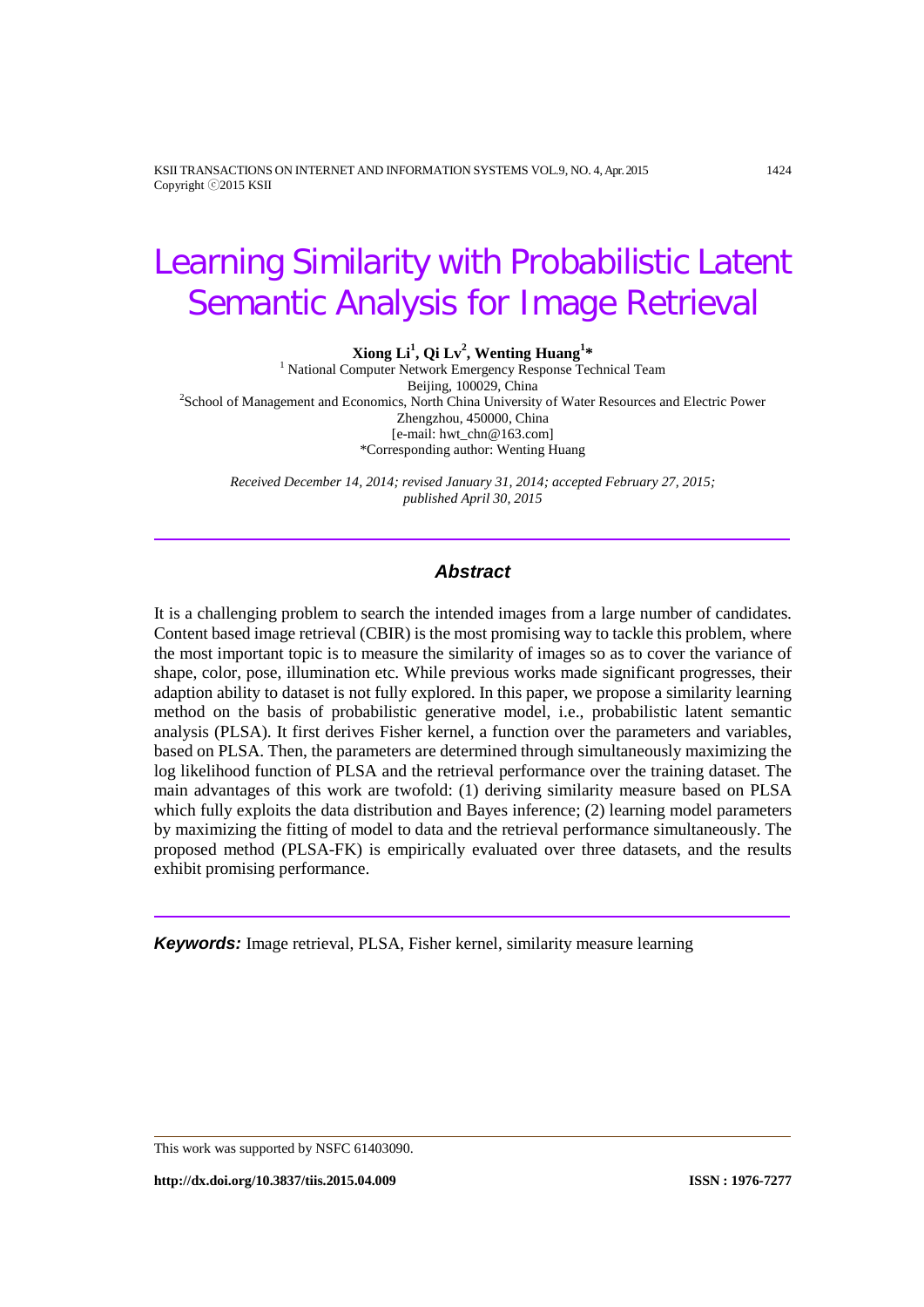## **1. Introduction**

The last decade has seen the increasing popularity of digital images, especially along with the development of Internet. How to search images according to users' intention from a large number of candidates has been an important yet challenging problem [1-9]. In real application, there are two main cases. The first one is "retrieval by text", i.e., the users describe their intention through keywords and demand images matching these keyworks. This is trackled by image annotation tecniques, i.e., assigning keyworks to candidate images and thus convert the problem to text matching, which is popular in commercial search engines. The second is "retrieval by image"  $[1, 3, 4, 5]$ , i.e., the useres input a sample image and expect to get those images like the input one. The methods for this case is mainly so called image similarity or distance learning. In this work, we focus on the second case since it is more descriptive and requires no keyword or textural metadata to describe the image. This case is also referred to as content based image retrieval (CBIR). Note that, although user click of search engine can significantly improve the retrival performance [8-10], we in this work foucs on the visual channel and the proposed method can be extended to work with user click information.

As the most important component of CBIR systems, image similarity or distance measure greatly determines the retrieval performance  $[1, 5]$ . Noticing the fact that the similarity measure and distance measure are technically convertible and functionally equal, we in this work stick to similarity measure, but the proposed method could be directly applied to distance measure learning. In the technical perspective, similariyt measure has two important factors. The first factor is the image feature representation. A satisfied image feature is expected being robust to illumination, pose, shape and other variances, and simutaniouly being effective in capturing useful information, i.e., reaching balance between robustness and selectivity. It is worth noting that the evaluation of feature representation is task-specific. Therefore, it would be important to select or learn feature representation under the criterion of the task. The second factor is the similarity function which is a function defined over the feautre space, outputing large value for a similar pair and small value for a distinct pair. A typical kind of similarity measure is the predefined similarity measures [11], such as L1 distance and Euclidean distance. This kind of predefined similarity measures, however, are usually not adaptive enough to data distribution [1]. Alternatively, similarity learning methods [12-17] have been proposed, to improve the adaption ability to data distribution. The method proposed in this work belong to this branch.

Similarity learning methods in general fall to three typical categories, unsupervised method, semisupervised method and supervised method. Unsupervsed learning methods [18,19,20] seek to find a feature space and a similarity measure for the given data, without taking class label into account. The typical methods include subspace based methods, e.g. locally linear embedding (LLE) [18], non-negative matrix factorization (NNMF) [19], probabilistic model based methods [20, 21, 22, 23, 24, 25]. Among them, probablistic model based similarity shown promsing performance and received increasing attention. These methods formulated the feature mapping [24, 25] or similarity measure [20, 21, 22] based on the probabilistic model. Thus, they inherited the abilities of probabilistic model and exhibited adaption ability to data distribution. These methods include probability product kernels [21], Kullback Leibler divergence based similarity  $[22]$ , Fisher kernel  $[20]$ , free energy score space  $[24]$ . These methods are useful when the class label is missed or is expensive to otain.

Semisupervised learning methods [11, 14] make use of both labeled data and unlabeled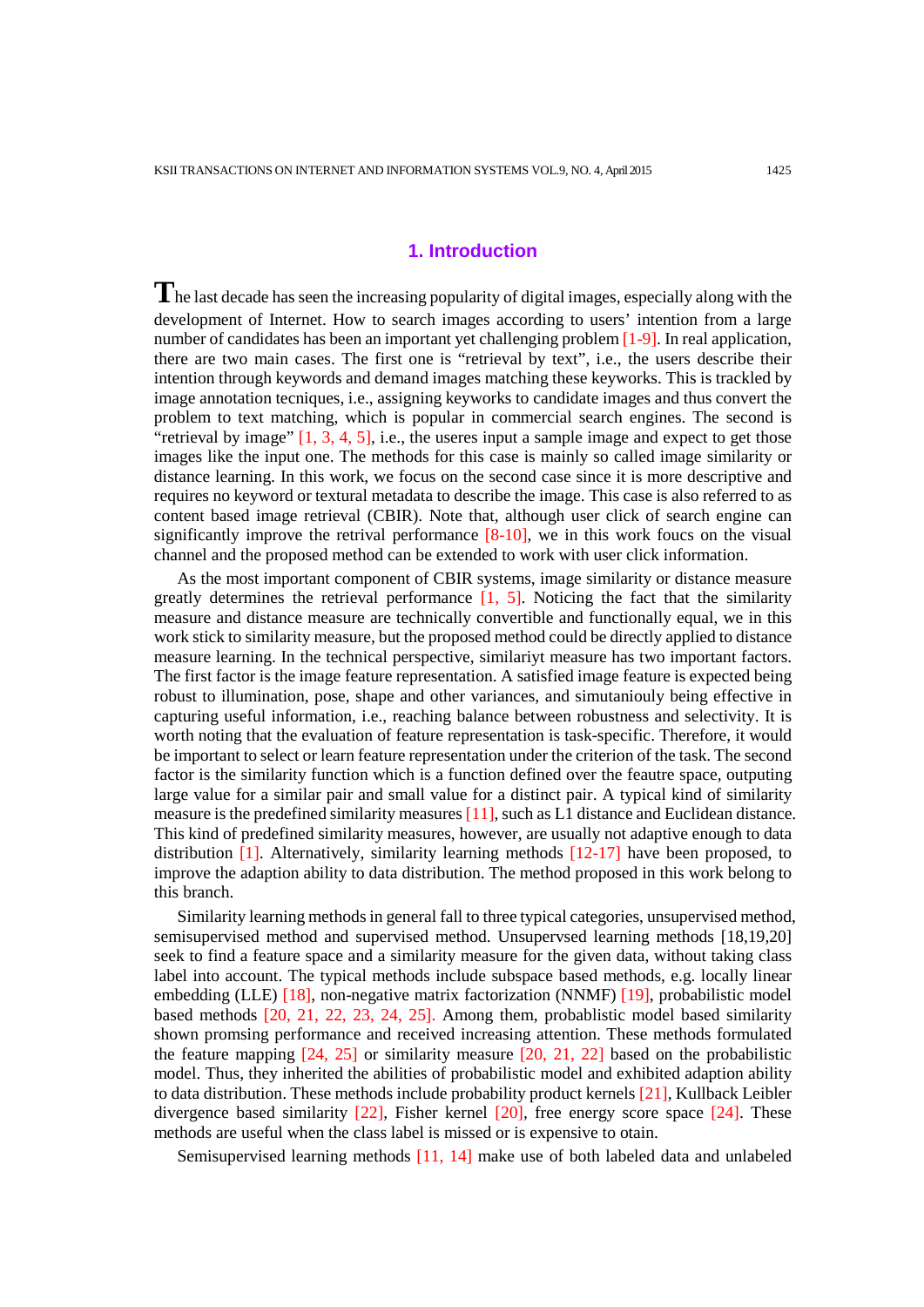data, laying somewhere between unsupervised learning and supervised learning. They are highly effecitive when the number of labeled data is limited and the number of unlabeled data is easy to access. On the other hand, supervised learning methods learn similarity measure by exploiting class label, seeking to find a similarity function that outputs large value for images with the same labels and outputs small value for images with distinct labels. Popular methods include large margin nearest neighborhood (LMNN) [26], local distance metric learning (LDML) [12], linear transformation based metric learning (LTML) [27] and discriminative Fisher kernel learning [28] etc. These methods however not fully exploit data distribution and hidden information which will potentially improve the adaption ability and effectiveness of similarity measure.

To fully exploit data distribution, hidden information and class label for similarity learning, we in this paper propose an approach based on probabilistic latent semantic analysis (PLSA) [29] and Fisher kernel [20]. The proposed approach, referred to as PLSA-FK, uses bag-of-words feature represention for images, where the visual words are quantified from local descriptor, and then leverage PLSA to model the distribution of the visual words. On the basis of PLSA model, it then derives the Fisher kernel which is a function over the parameters and variables of PLSA. To exploit class label, i.e., tuning the similarity measure as well as the PLSA model to have good retreival performance, we developed a supervised learning approach for the PLSA based Fisher kernel. The motivations of the proposed method are twofold. First, exploit the semantic information by means of coupling with PLSA which is able to infer topic. Second, exploit the label information which is informative for retrieval. The proposed method has three main advantages. First, probabilistic models could well adapt to data distribution. Second, PLSA can exploit the ability of Bayes inference. Third, the supervised learning method can tune the similarity and model according to the retrieval performance.

The remaining part of this paper is organized as follows. Section 2 revisits the related works of similairty learning. Section 3 proposes our approach, PLSA based similarity learning. Section 4 experimentally evaluates the proposed approach over the real databases. Section 5 draws a conclusion.

## **2. Related Works**

There are a number of works have contributed to similarity learning [30-33, 14-17] and to content based image retrieval [4, 5, 13, 11, 1]. We in this work attempt to make a progress on the adaption ability, and thus naturally focus on supervised similarity learning approaches, and probabilistic model based approaches. For other related approaches, see references for a details. It is worth noting that, similarity learning and distance learning are essentially equal because they are convertable. Thus, we in this work treat them as the same notation.

Supervised similarity measure learning attempts to learn a similarity measure from a set of equivalence constraints for image pair within the same class, and inequivalence constraints for image pair of the different classes. The similarity measure is determined under the criterion that keeps images in equivalence constraints close and images in inequivalence constraints separated. A number of recent works attempted to cooperate relevance feedback [3, 30], dimensionality reduction [31], Bayesian inference [34] and kernel method [27]. [32] casted the problem into a constrained convex optimization problem by minimizing the pairwise distance in the same classes so that images of different classes are well separated. Discriminative component analysis (DCA) [2] incorporated equivalence constraints for similarity learning.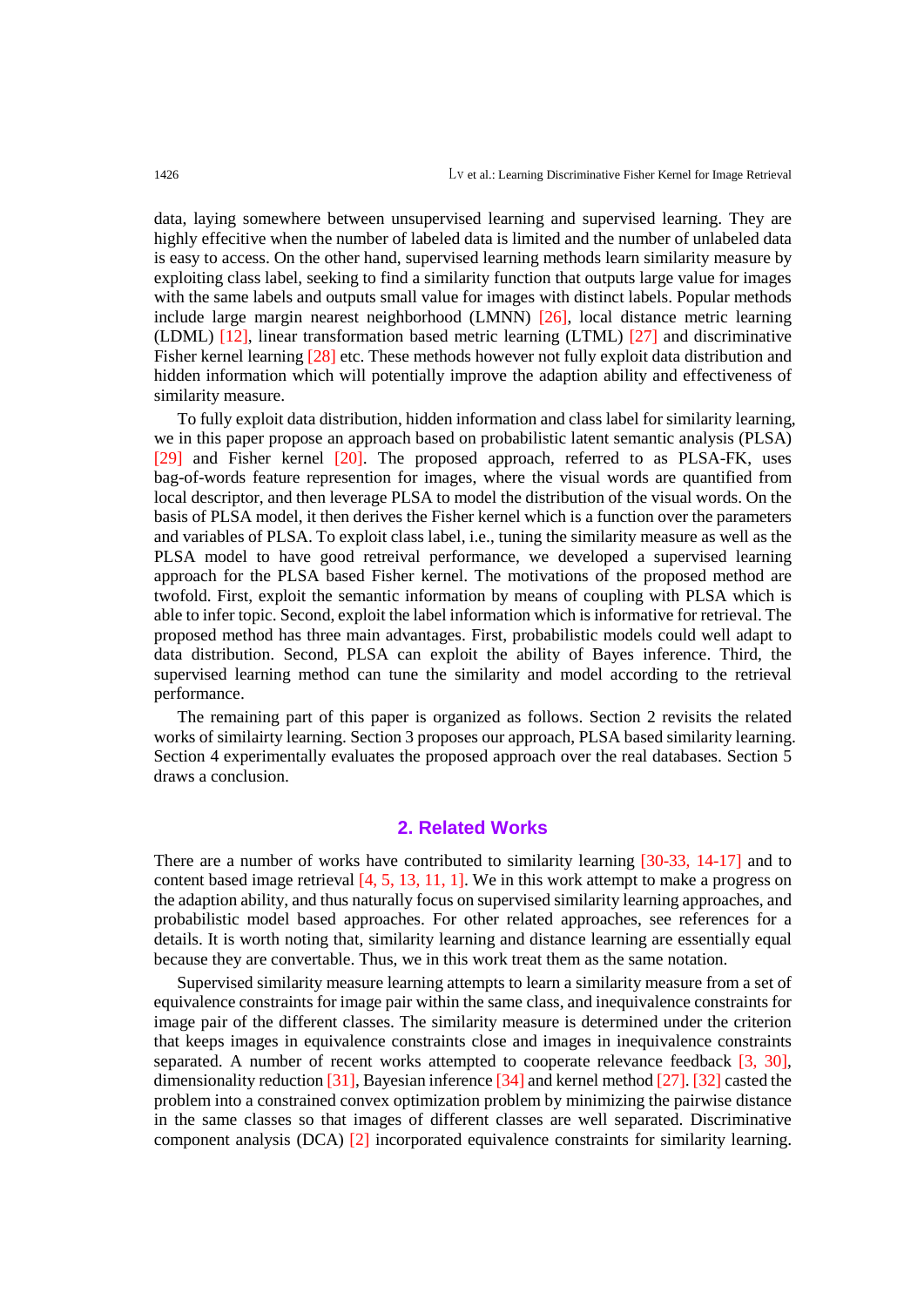Large-margin nearest neighbor (LMNN) [26] took the class margin into account. SDPM [35] formulated Mahalanobis distance learning as a convex optimization problem. Distance metric learning with eigenvalue optimization (DML-eig.) [36] casted distance learning problem as a eigenvalue optimization problem. [33] learnt local perceptual distance function which is a combination of a set of local distance functions. [37] proposed to learn the Mahalanobis distance function subject to a set of pairwise constraints, i.e., must-links that associate images which must be in the same class and cannot-links that associate images which must be in different classes. [38] made ues of context information to learn similarity measures. [39, 16] leveraged discriminative learning techniques to learn similarity measure.

Probabilistic similarity methods formulate explicit feautre space or similarity measure based on the quantities of adopted probabilistic models. Probability product kernels [21] used the posterior distributions of hidden variables to characterize the samples, and define the similarity measure as the expectation of the inner product of the hidden variables, with respect to the posterior distribtuions. [22] used distributions to characterize the samples and uses Kullback–Leibler divergence over those distributions to measure the distance between samples. [23] developed a hierarchical probabilistic model to learn image representation and similarity. Fisher score (FS) [20] derived feature mapping by considering how the samples affect the model parameters, and defined the similarity, i.e., Fisher kernel, as the inner product of the feature mappings of samples. Free energy score space (FESS) [24] and posterior divergence (PD) [25] extended Fisher score by exploring more informative measures. These approaches are able to exploit information from probabilistic models, they however can be further boosted through fully exploiting the class label, by fitting the similarity measure to the retrieval performance. Dsicriminative Fisher kernel learning (DFK) [28] extents Fisher kernel to cooperate class label, where Gaussian mixture model is used to model the distribution of visual features. It does not utiliize semantic level information in an explicit way.



Gallery

**Fig. 1.** The framework of our proposed approach PLSA-FK.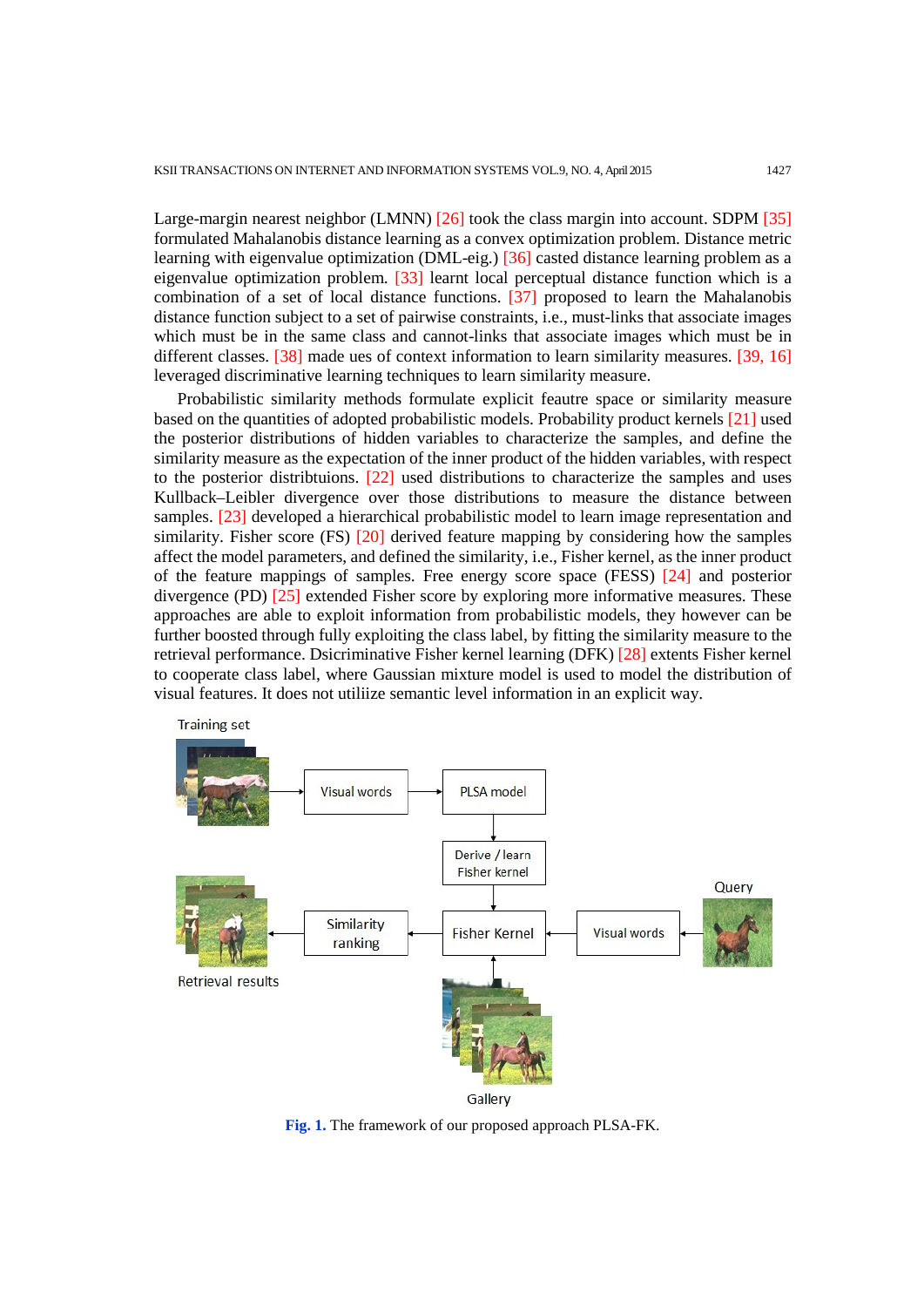Recently, numerous works introduced a variety of techniques for similarity learning. [40, 6] used graph to represent data and formulated similarity learning problem as a graph learning problem. [9, 8] exploited user click information in real retrieval systems to boost the retrieval performance. [15] learned distance subject to the criterion that the semantic information is preserved. [17] proposed to learn the similarity by considering the neighborhood structure.

The work in this paper is based on the score space methods which have been validated to be very competitive in a wide range of applications [24, 25, 28]. The advantages of the proposed method are mainly twofold: (1) compared with deterministic similarity learning methods, our method fully exploits data distribution information and semantic level hidden variables by means of Bayesian inference; (2) compared with probabilistic similarity learning method, our method provides a sophisticated way to utilize class label.

## **3. Learning Fisher Kernel with PLSA**

In this section, we will proceed to derive the Fisher kernel based on PLSA and propose a supervised learning approach for the derived kernel. First, we use PLSA to model the distribution of visual words, for its popularity and effectiveness in image modeling [41]. Then we derive the Fisher kernel [20] based on PLSA. At last, we propose a supervised learning method for Fisher kernel. See **Fig. 1** for the illustration and **Table 1** for the notations, of the proposed method.

| <b>Notation</b> | Definition                  | <b>Notation</b>                                                                                                 | Definition           |
|-----------------|-----------------------------|-----------------------------------------------------------------------------------------------------------------|----------------------|
|                 | document                    |                                                                                                                 | document collection  |
| w               | term                        | D = { $d_1$ ,, $d_N$ }<br>W = { $w_1$ ,, $w_V$ }<br>Z = { $z_1$ ,, $z_K$ }<br>$\theta$ = { $\alpha$ , $\beta$ } | dictionary           |
|                 | topic                       |                                                                                                                 | topic set            |
| $n(w_i, d_i)$   | frequency of $w_i$ in $d_i$ |                                                                                                                 | model parameter      |
| II              | weight matrix               | $y = (y_1, L, y_C)$                                                                                             | label vector         |
| i, j            | index of sample             | k, l                                                                                                            | index of topic, word |

**Table 1.** Mathematical notations involved in this work

## **3.1. Probabilistic Latent Semantic Analysis**

In this work, we utilize Probabilistic Latent Semantic Analysis (PLSA) [29] to model the distribution of images represented in bag of visual words quantized from image features. The effectiveness of PLSA in image and text representation has been extensively verified [41].

PLSA is a probabilistic generative model orignally developped for text analysis [29]. Sepecifically, it could discover the semantic topics hidden in documents using the bag of words representation. PLSA can be also applied to image analysis, since images can also use bag of words representation where an image patch is quantified to a visual word.

Let  $D = \{d_1, ..., d_N\}$  be a collection of *N* documents formed by words from a dictionary  $W = \{w_1, \ldots, w_v\}$  of *V* terms. The data can be denoted by a  $V \times N$  co-occurrence matrix where the element  $n(w_i, d_i)$  is the frequency of a term  $w_i$  appeared in a document  $d_i$ . Let  $z \in Z = \{z_1, \ldots, z_K\}$  be the hidden topic variable associating with each observation which is actually the occurrence of a word in a certain document. Let  $P(d_i)$  denote the probability of a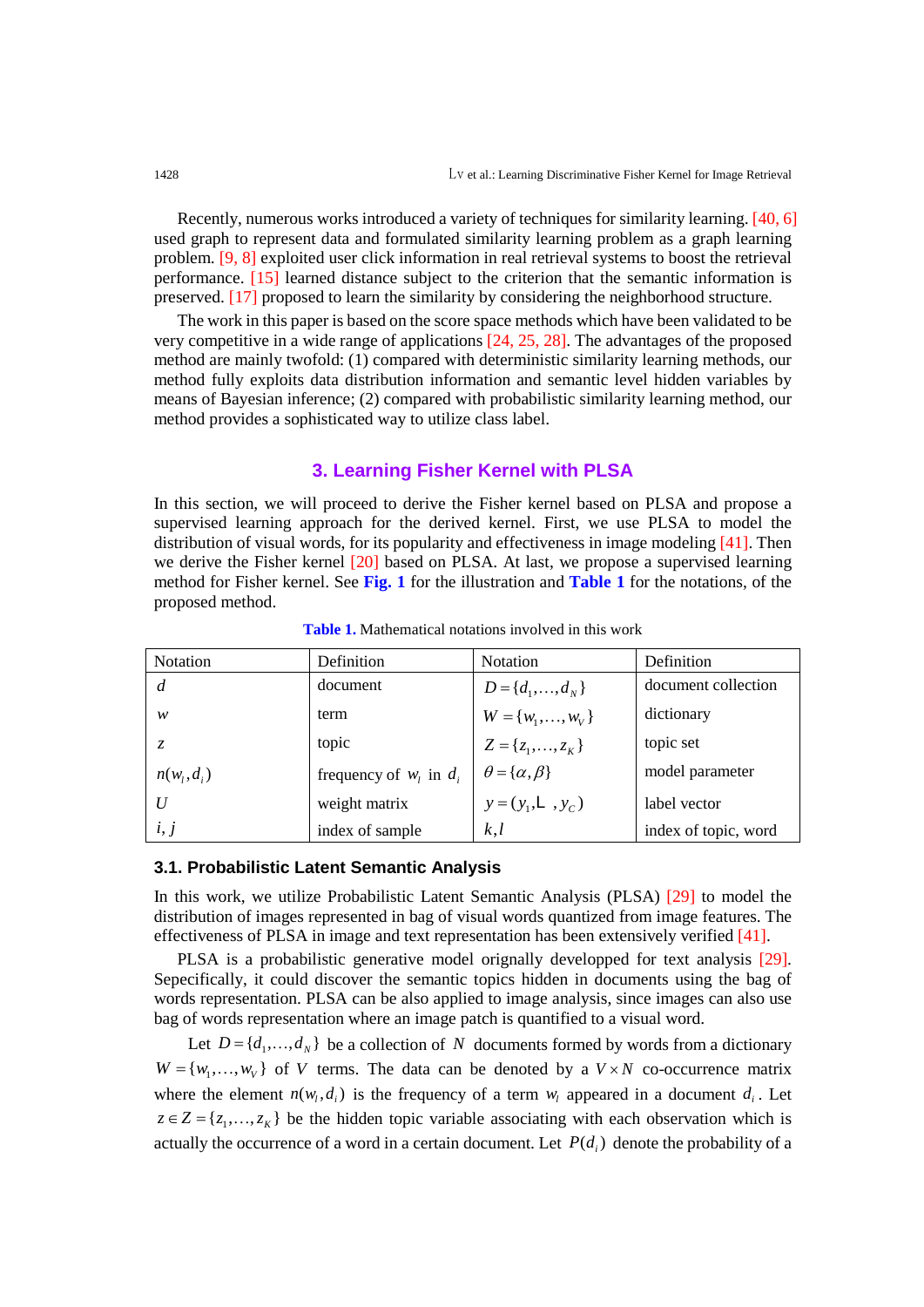certain document  $d_i$ ;  $P(w_i | z_i)$  denote the conditional probability of a specific word  $w_i$ conditioned on the hidden topic  $z_k$ ;  $P(z_k | d_i)$  denote the conditional probability of a hidden topic  $z_k$  conditioned on the document  $d_i$ . Then PLSA can be expressed as follows:

(1) Choose a document  $d_i$  according to a probabilistic distribution  $P(d_i)$ ;

(2) Choose a hidden topic variable  $z_k$  according to a probabilistic distribution  $P(z_k | d_i)$ ;

(3) Generate a word  $w_l$  according to a probabilistic distribution  $P(w_l | z_k)$ . Then we have an paired observation  $(w_i, d_i)$ .

The joint probability of the above model can be expressed as:

 $P(w,d,z) = P(w | z)P(z | d)P(d)$  (1)

By marginalizing over the hidden variable  $z$ , it gives the marginal distribution,

$$
P(w,d) = \sum_{z \in Z} P(w,d,z) = P(d) \sum_{z \in Z} P(w | z) P(z | d)
$$

Note that  $P(w,d) = P(d) P(w | d)$ , we have the condition distribution  $P(w | d)$  as follows,

$$
P(w | d) = \sum_{z \in Z} P(w | z) P(z | d)
$$

In this model, each document is modeled as a mixture of topics, and the word histogram for a certain document is composed of a mixture of the histograms corresponding to each topic. Especially, each document is a combination of the topic vector.

Learning this model involves the determination of the mixture coefficients which are specific for each document, and involves the determination of the topic parameters shared by all documents. To learn the PLSA model, we determine the conditional probabilities  $P(z | d)$ and  $P(w | z)$  by maximizing the following log likelihood function:

$$
L = \log P(D, W) = \sum_{d \in D} \sum_{w \in W} n(w, d) \log P(w, d)
$$
 (2)

Maximizing this log likelihood function is equivalent to minimizing the Kullback-Leibler divergence between the empirical distribution and the parameterized model. This model can be effectively learned using Expectation Maximization (EM) algorithm, as described in [29].

## **3.2. Fisher kernel based on PLSA**

Having the PLSA model, to derive the Fisher kernel, we first give the variational lower bound [42] of the log likelihood function  $\log P(d, w; \theta)$ , on which the derivation will be simple,

$$
\log P(d, w; \theta) \ge -KL(Q(z) \mathsf{P} P(d, w, z; \theta)) = -F(\theta)
$$

where  $Q(z)$  is the approximation of the real posterior  $P(z|d,w)$  and usually shares the same parameterizations with  $P(z)$ . Then we have,

$$
F(\theta) = \mathbb{E}_{Q(z)}[\log Q(z) - \log P(d, w, z; \theta)]
$$
  
= 
$$
\sum_{d,w} n(d,w) \sum_{z} Q(z|d,w) [\log Q(z|d,w) - \log P(w|z)P(z|d)]
$$
  
= 
$$
\sum_{d,w} n(d,w) \sum_{k} g_{kwd} [\log g_{kwd} - \log \beta_{kw} \alpha_{kd}]
$$
 (3)

Given the variational lower bound  $-F(\theta)$  of the log likelihood function log  $P(d, w; \theta)$ , the elements of Fisher score is its gradient with respect to the model parameters [20],

$$
\frac{\partial - F(\theta)}{\partial \beta_{kw}} = -\sum_{d,w} n(d,w) \frac{g_{kwd}}{\beta_{kw}}
$$
(4)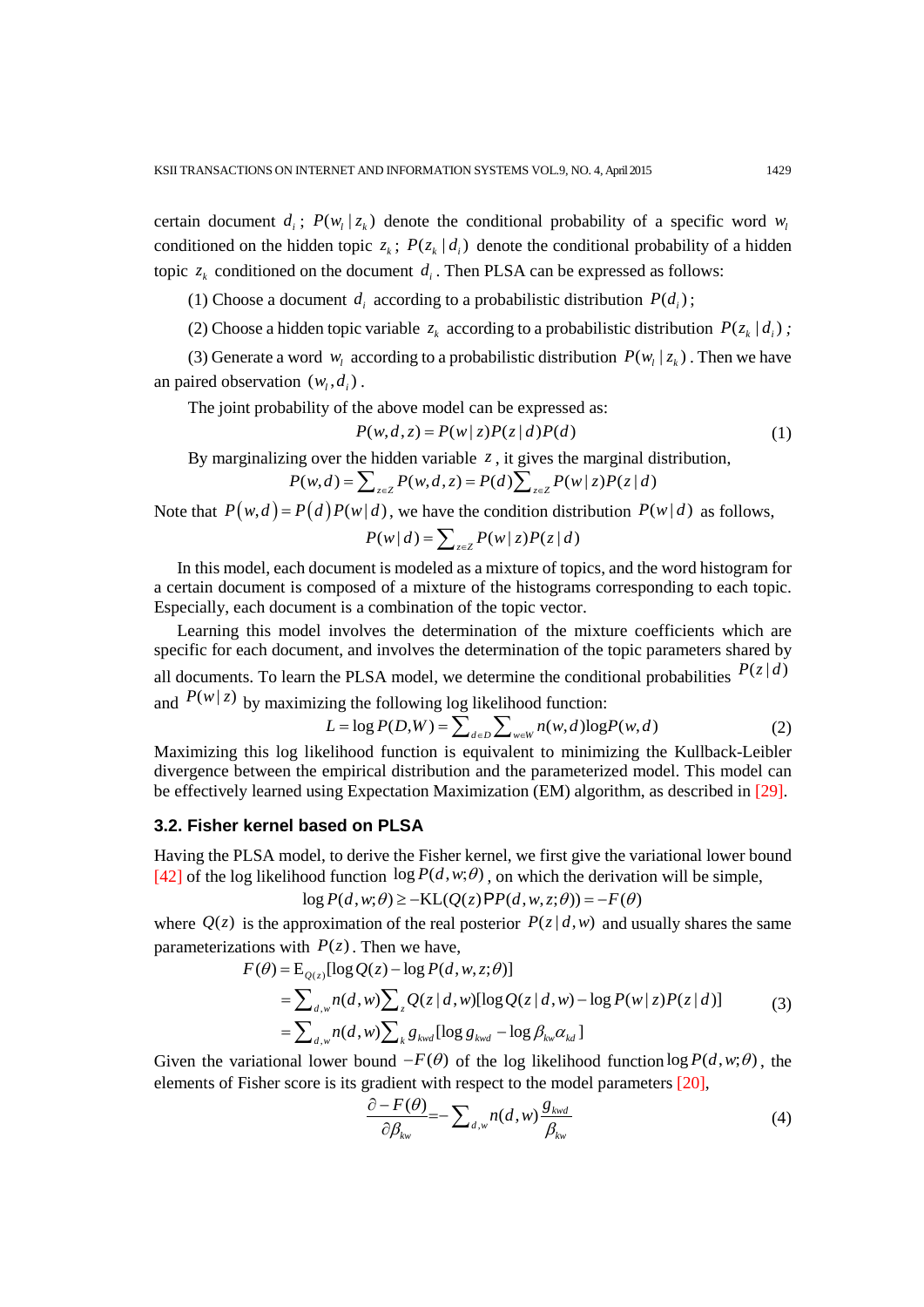1430 Lv et al.: Learning Discriminative Fisher Kernel for Image Retrieval

$$
\frac{\partial - F(\theta)}{\partial a_{kd}} = -\sum_{d,w} n(d,w) \frac{g_{kwd}}{a_{kd}}
$$
(5)

Note that the elements of Fisher score is the expectation over a function of the observed variable  $d$ , hidden variables  $z$  and model parameters  $\theta$ , where the hidden variables allow Fisher kernel to exploit hidden information and the model parameters make it adaptive to data distribution. The complete Fisher score is the combination of those gradients,

$$
\Phi(d) = \left( \frac{\partial - F(\theta)}{\partial \beta_{11}}, L \right), \frac{\partial - F(\theta)}{\partial \beta_{kv}}, \frac{\partial - F(\theta)}{\partial \alpha_{1d}}, L \right), \frac{\partial - F(\theta)}{\partial \alpha_{kd}} \right)
$$
(6)

The Fisher kernel then can be defined as [20],

$$
K(d_i, d_j) = \Phi(d_i)^T \mathbf{I} \Phi(d_j)
$$

where  $I = E_d[\Phi(d)\Phi(d)^T]$  is the Fisher information matrix. In order to exploit class label for similiarity learning, we here extend the kernel to the following parameterized form:

$$
K(d_i, d_j) = \Phi(d_i)^T U \Phi(d_j)
$$
\n<sup>(7)</sup>

where  $U = \text{diag}(u_1, \mathsf{L} \cdot, u_M)$  is a diagonal matrix to be learnt, and  $u_m$  weights the importance of  $\Phi_m$ , i.e. the *m*-th element of  $\Phi$ , to the similarity. In particular,  $u_m = 0$  indicates that  $\Phi_m$  is completely non-informative. Given the above parameterized form of Fisher kernel, we will show how to determine *U* in next section.

## **3.3. Learning PLSA based Fisher kernel**

Let  $y_i = (y_{1i}, \mathbf{L}, y_{ci})$  be the label vector of a sample  $d_i$ , where  $y_{ci} = 1$  indicates that the *c*-th label of all *C* ones is assigned to the sample  $d_i$  and  $y_{ci} = 0$  otherwise. Here we consider the criterion that sample pairs take high similarity for sample pairs with the same class label, and takes low similarity for sample pairs with different class label,

$$
J(\theta, U) = \sum_{i} \sum_{j \neq i} y_i^T y_j K(d_i, d_j; U, \theta)
$$
\n(8)

where  $y_i^T y_j$  measures the similarity of two label vectors.

Given the approximate posterior  $Q(z)$  over the hidden variable, we seek to minimize the objective function  $J(\theta, U)$  using gradient descent,

$$
\frac{\partial J(\theta, U)}{\partial \beta_{kw}} = \sum_{i} \sum_{j \neq i} y_i^T y_j \left[ \left( \sum_{d,w} n(d,w) g_{kwi} \beta_{kw}^{-2} \right) u_m \Phi_{m'j} + \left( \sum_{d,w} n(d,w) g_{kwj} \beta_{kw}^{-2} \right) u_m \Phi_{m'i} \right] \tag{9}
$$

$$
\frac{\partial J(\theta, U)}{\partial \alpha_{kd}} = \sum_{i} \sum_{j \neq i} y_i^T y_j \left[ \left( \sum_{d,w} n(d,w) g_{kwi} \alpha_{kd}^{-2} \right) u_m \Phi_{m^*j} + \left( \sum_{d,w} n(d,w) g_{kwj} \alpha_{kd}^{-2} \right) u_m \Phi_{m^*i} \right] (10)
$$

$$
\frac{\partial J(\theta, U)}{\partial u_m} = \sum_i \sum_{j \neq i} y_i^T y_j \Phi_m(d_i) \Phi_m(d_j)
$$
\n(11)

where *m*' indexes the element of feature mapping  $\Phi$  for  $\beta_{kw}$  (Eq. (4)) while *m*<sup>"</sup> indexes the element of feature mapping  $\Phi$  for  $\alpha_{kd}$  (Eq. (5)).

The learning procedure of the proposed approach is the iteration of the E-step and M-step (Eq. (9-11)), which is summarized in **Algorithm 1**.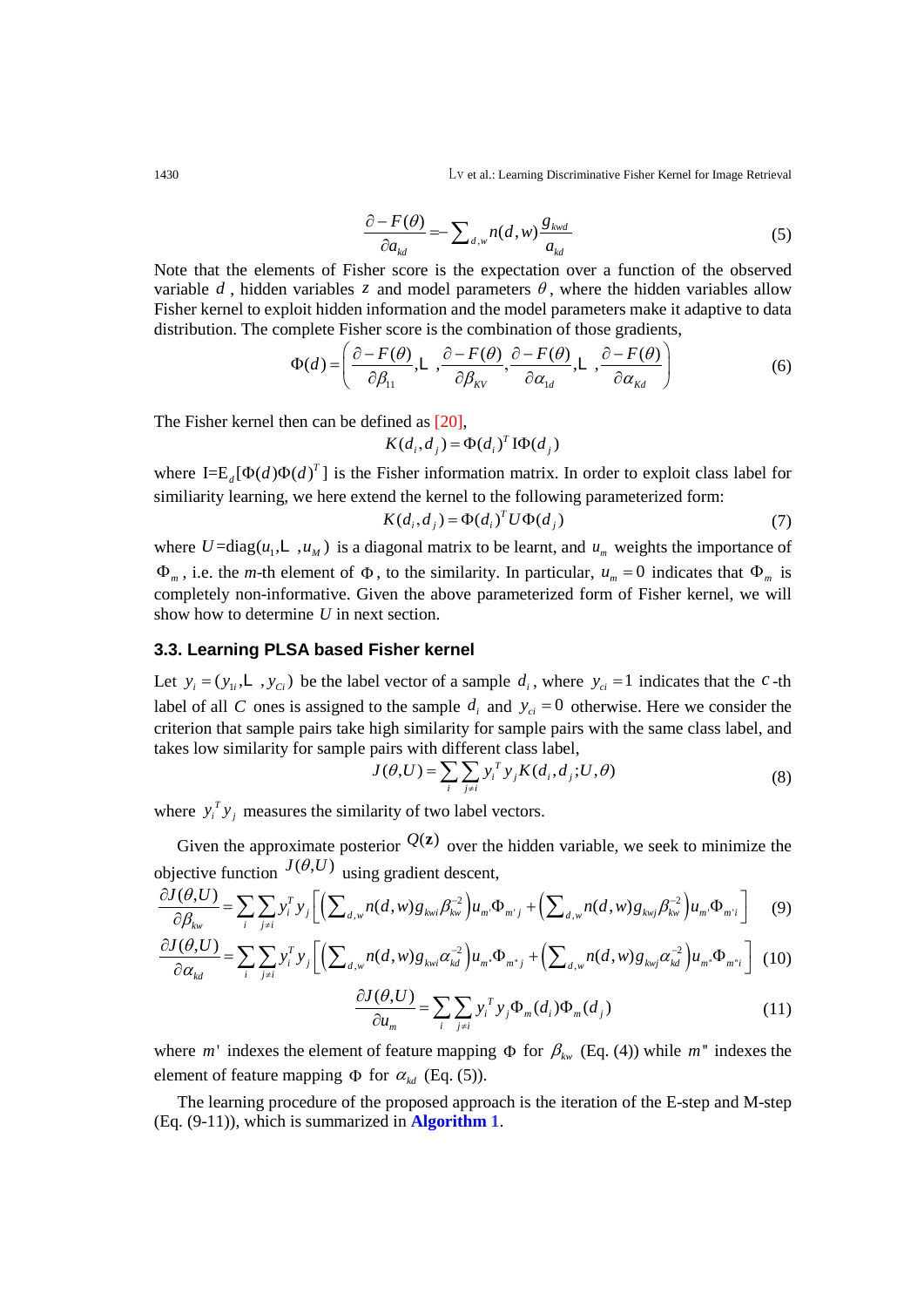### **Algorithm 1** Learning Fisher kernel

- 1: input: training set  $\{(d_i, y_i)\}_{i=1}^N$ ; iteration number *T*; learning rate  $\gamma > 0$
- 2: initialize parameters  $\theta^{(0)}$ ,  $U^{(0)}$ 2: for  $t = 1$  to  $T$  do 3: 1  $(z_k | d_i, w_i) = \frac{P(w_i | z_k) P(z_k | d_i)}{\sum_{k=1}^{k} P(z_k | d_i)}$  $(w_i | z_k) P(z_k | d_i)$  $\lambda_k | d_i, w_i$  =  $\frac{P(N_i | \mathcal{L}_k)P(\mathcal{L}_k | u_i)}{\sum_{k=1}^{K} P(k_i | u_i)}$  $\mathbf{k} = \mathbf{l}$   $\mathbf{w}_l + \mathbf{w}_k$   $\mathbf{w}_k + \mathbf{w}_i$  $P(z_k | d_i, w_l) = \frac{P(w_l | z_k) P(z_k | d_i)}{\sum_{k=1}^{k} P(z_k | d_i)}$  $P(w_l | z_k) P(z_k | d)$ = ∑ 4:  $\theta^{(t)} \leftarrow \theta^{(t-1)} - \gamma \frac{\partial J(\theta, U)}{\partial \theta}$ ∂ 5:  $U^{(t)} \leftarrow U^{(t-1)} - \gamma \frac{\partial J(\theta, U)}{\partial U}$ *U*  $\leftarrow U^{(t-1)} - \gamma \frac{\partial J(\theta)}{\partial x}$ ∂ 6: end for
- 7: output:  $\theta^{(T)}$ ,  $U^{(T)}$

The learnt Fisher kernel can be embeded to kernel-compatible classifier for classification, and the kernel similarity of a pair of samples  $d_i$ ,  $d_j$  can be computed following **Algorithm 2**.

| <b>Algorithm 2</b> Computing Fisher kernel |  |  |  |
|--------------------------------------------|--|--|--|
|--------------------------------------------|--|--|--|

1: input: a pair of samples  $d_i$ ,  $d_j$ 

2: compute posterior 
$$
P(z_k | d_i, w_i) = \frac{P(w_i | z_k) P(z_k | d_i)}{\sum_{k=1}^{K} P(w_i | z_k) P(z_k | d_i)}
$$
 for  $d_i$ 

3: compute posterior 
$$
P(z_k | d_j, w_l) = \frac{P(w_l | z_k)P(z_k | d_j)}{\sum_{k=1}^{K} P(w_l | z_k)P(z_k | d_j)}
$$
 for  $d_j$ 

- 4: compute the Fisher kernel similarity using Eq. (7)
- 5: output:  $K(d_i, d_j)$

### **4. Experiments**

In this section, we will apply the proposed method, i.e., Probabilistic Latent Semantic Analysis based Fisher Kernel (PLSA-FK) for image retrieval. The proposed method will be compared with several state-of-the-art methods on three real datasets, Corel5K [43], MIRFlickr 25,000 [44] and Corel30K [45].

## **4.1. Image Representation**

Image feature representation is crucial for CBIR systems due to the great variance of visual contents across image datasets. In this work, we ues color SIFT descriptors as the feature for its excellent performance which has been extensively validated [46]. Specifically, following the recommendation in [46], four color SIFT descriptors (OpponentSIFT, rgSIFT, C-SIFT and RGB-SIFT) are adopted. These descriptors are extracted from the image patches given by dense sampling and Harris-Laplace point sampling, with spatial pyramid followed.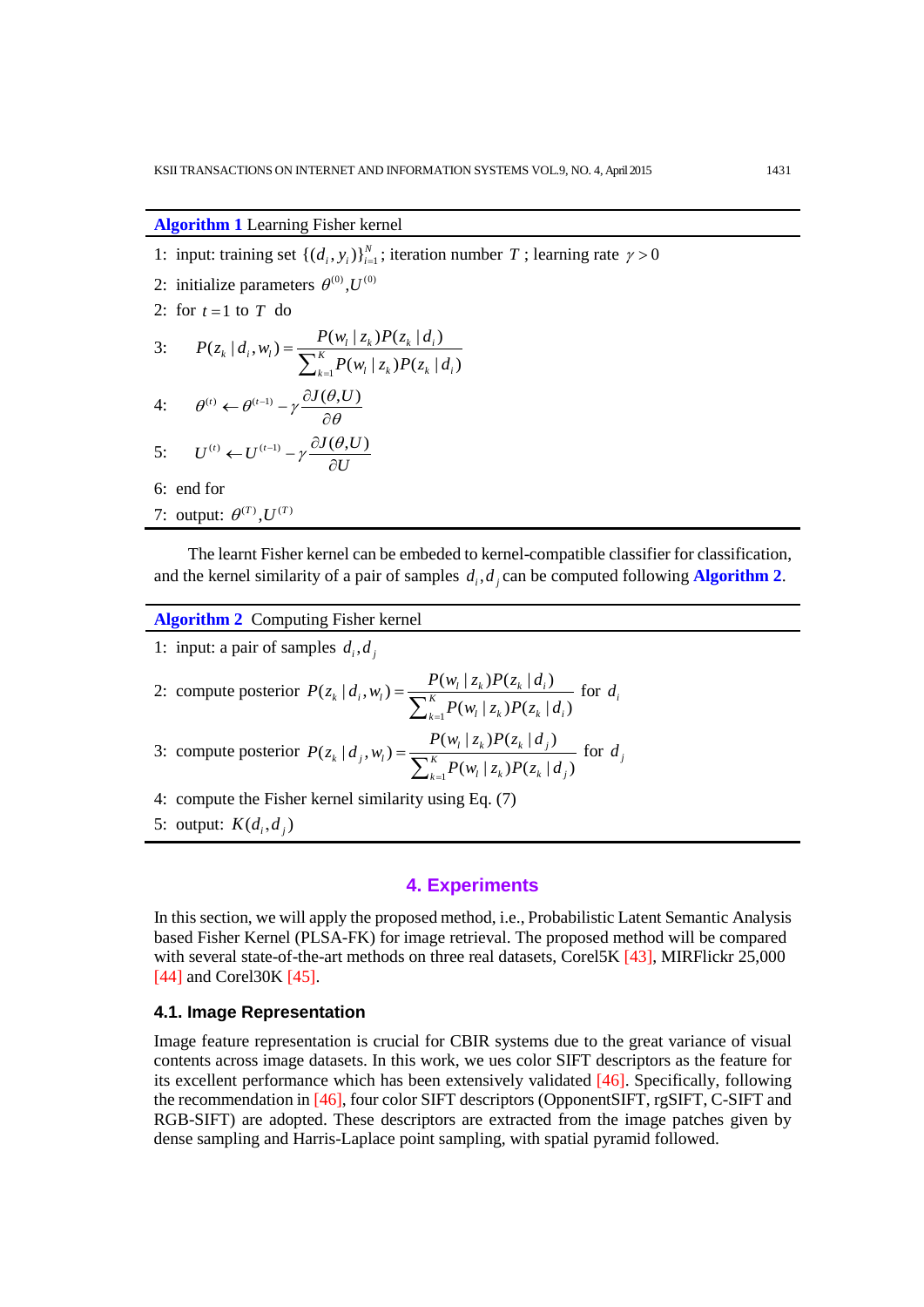#### **4.2 Performance Measure**

Following the previous works [36, 13, 11], we evaluate the retrieval performance using leave-one-out manner. First, a query image is chosen from the test set. Then, search similar images from the candidate set according to the adopted similarity or distance measure. Mean average precision (MAP) is used to measure the performance of image retrieval. MAP is the summarization of the precision-recall curve, where precision is defined as the percentage of returned images that contain the same label with the query image in all returned images.

Let  $k$  be the rank, the precision at cut-off  $k$  can be computed as:

$$
P(k) = \frac{|\{\text{relevant retrieved images of rank } k \text{ or less}\}\}|}{k}
$$

Averaging the precision of those relevant returned images gives Average Precision (AP),

$$
AP = \frac{1}{N} \sum_{k=1}^{N} P(k) \times rel(k)
$$

where *N* is the number of retrieved images, rel( $k$ ) is an indicator function outputting 1 if the image at the rank  $k$  is a relevant image and 0 otherwise. MAP is then given by averaging AP across all the query images,

$$
\text{MAP} = \frac{1}{Q} \sum_{q=1}^{Q} \text{AP}(q)
$$

### **4.3 Experiments on Corel5K dataset**

To evluate our approach PLSA-FK, we first perform an experiment on Corel5K dataset [43]. Corel5k dataset is a subset selecting from Corel Photo Gallery, being composed of 50 categories, such as beach, tile, wave, food texture, tigers, France, bears, autumn, and tropical plants, where each category contains 100 images. It contains 371 word vocabulary. The sizes of the images are normlized to 192×128 or 128×192. The sample images are shown in **Fig. 2**. In this experiment, we randomly select 70% samples to form the training set and remain the rest as the test set. The training set is used for PLSA-FK learning and the test set is used for performance evlauation. For all compared approaches, we measure the average precision for each category over the top 20 retrieved images.



**Fig. 2.** Sample images from Corel5K dataset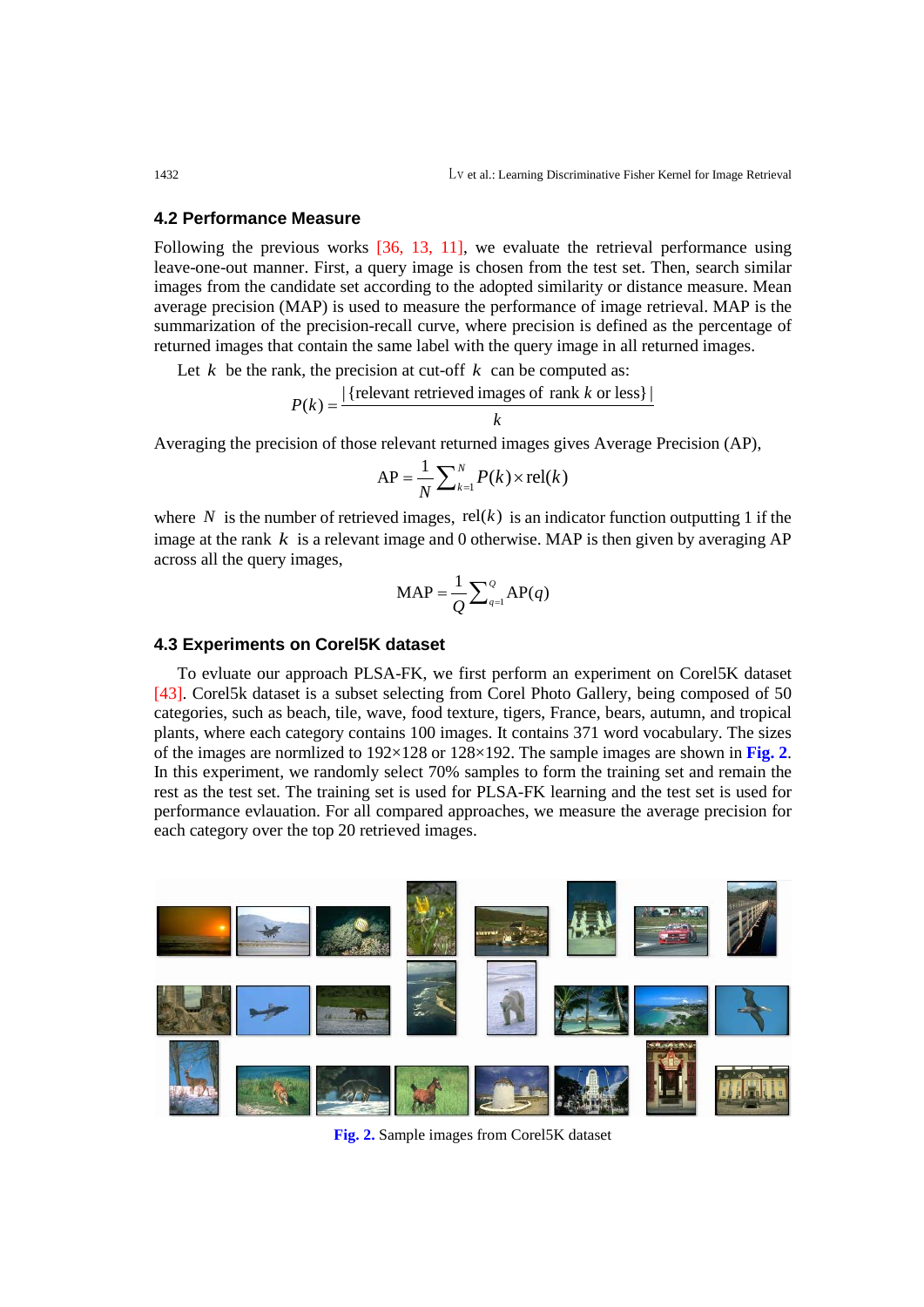We will compare our PLSA-FK with other similarity or distance learning methods. Xing's approach [32] casts the distance measure learning problem to a convex optimization problem. Discriminative components analysis (DCA) [2] introduces inequivalence constraints. SDPM [35] learns Mahalanobis distance through formulating it as a convex optimization problem. DML-eig. [36] learns distance by means of eigenvalue optimization. Large margin nearest neighbor (LMNN) [26] learns Mahalanobis distance under the criterion of nearest neighbor and large margin. Fisher kernel [20] and Free energy score space (FESS) [24] converts similarity learning to feature mapping learning on the basis of probabilistic generative models. Its similarity measure is the inner product of feature mapping. Discriminative Fisher kernel learning (DFK) [28] learns kernel similarity through exploiting class label.

For our approach, the number of topics for PLSA is determined through cross-validation on the test set. It is set to  $K = 120$  in this experiment. For compared approaches, we referred to the results for Xing's [32], DCA [2], SDPM [35], DML-eig. [36], LMNN [26] from literatures, and implemented the algorithms of FK, FESS and DFK on the basis of authors' implementations and parameter configurations.

The experimental results are reported in **Table 2**. It can be found that, Xing's approach [32] and DML-eig [36] show competitive performance. Meanwhile, for distance measure learning approaches, DCA beat SDPM, DML-eig and LMNN. The underlying reason is that DCA introduced negative constraints which capture intrinsic structures within samples. And, the probabilistic similarity measure learning approach FK and FESS get better results due to the exploitation of probabilistic modeling of image distribution. Our approach PLSA-FK, as shown in **Table 2**, achieves the best performance against the compared approaches in most cases. Specifically, PLSA-FK approach outperforms FESS by about 2.7%. This improvement should be credited to that PLSA-FK utilizes the label information while FESS does not. Also, PLSA-FK outperforms DFK about 1.4%. The main reason is that, compared with GMM, PLSA can capture the image attributes and infer the semantic level hidden information better. These results demonstrate the effectiveness of the proposed method in image retrieval.

| Algorithm               | MAP (mean average precision) |  |
|-------------------------|------------------------------|--|
| Xing [32]               | 0.307                        |  |
| $DCA$ [2]               | 0.325                        |  |
| SDPM $[35]$             | 0.315                        |  |
| DML-eig <sup>[36]</sup> | 0.309                        |  |
| <b>LMNN</b><br>[26]     | 0.310                        |  |
| FK [20]                 | 0.314                        |  |
| <b>FESS</b> [24]        | 0.316                        |  |
| <b>DFK</b> [28]         | 0.329                        |  |
| PLSA-FK (ours)          | 0.343                        |  |

**Table 2.** Retrieval performance of all algorithms over Corel5K dataset

**Fig. 3** shows an example of our approach PLSA-FK on Corel5k dataset. Given the query image (left-top), it returns relevant images and lists the top 11 images in the figure. We could find that most results are relevant, and even incorrect results exhibit similarity in both shape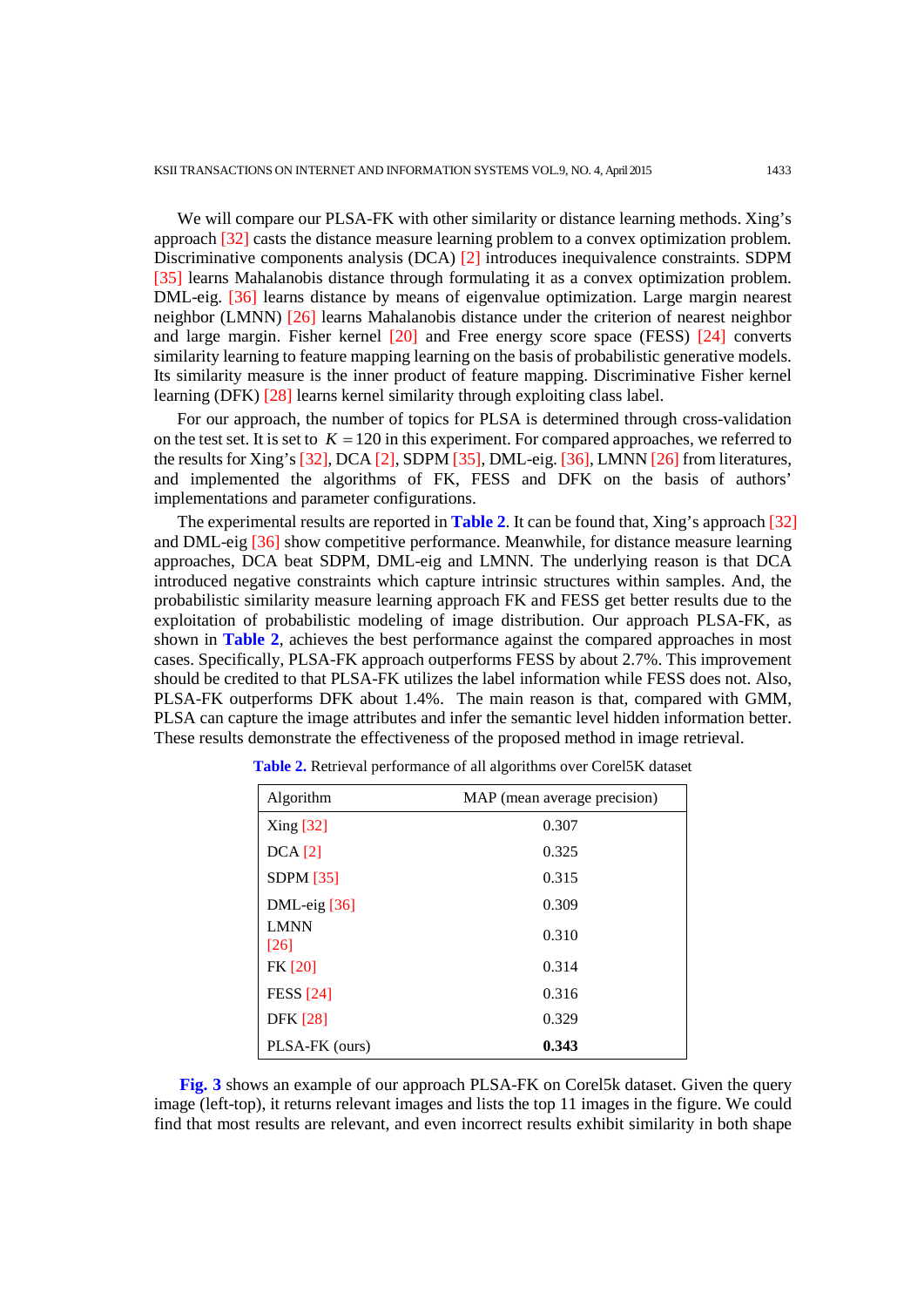and color, which indicates that our proposed approach could potentially capture multiple kinds of information and comprehensively contributes to the retrieval.



**Fig. 3.** Retrieval results of our approach PLSA-FK. The query image is marked by blue box and the incorrect results of top 11 ones are marked by red box.

## **4.4 Experiments on MIRFlickr dataset**

In real applications, the dataset is usually very large, which requires that the similarity measure (1) is scalable and computationally efficient; (2) is able to characterize the semantic similarity between images, given the large variance. To evaluate performance of our method on large dataset, we experimented on MIRFlickr dataset [44]. The MIRFlickr-25000 dataset contains 25,000 samples with high-resolution images and text annotations, collected from Flickr which is an online photo-sharing website. The size of the images are normalized to 500×height where height<500 or width×500 where width<500. See **Fig. 4** for sample images. For fair comparison, we follow the typical experimental scheme. The dataset is split into two parts, 15,000 images for training and the rest 10,000 images for test. We randomly chosen 1,000 images from the test dataset as queries and remained the rest 24,000 images as the gallery. In the gallery, 15,000 images are with text annotations.



**Fig. 4.** Sample images from MIRFlickr dataset

We compare our proposed method PLSA-FK with several related methods: non-negative matrix factorization (NNMF) [19], large margin nearest neighbor (LMNN) [26], free energy score space (FESS) [24] and posterior divergence (PD) [25]. NNMF is a state-of-the-art image retrieval method on the basis of matrix factorization. LMNN is a supervised distance learning method under the criterion of large margin. FESS and PD are probabilistic similarity learning methods closely related to our method. For all these compared methods, we used the authors'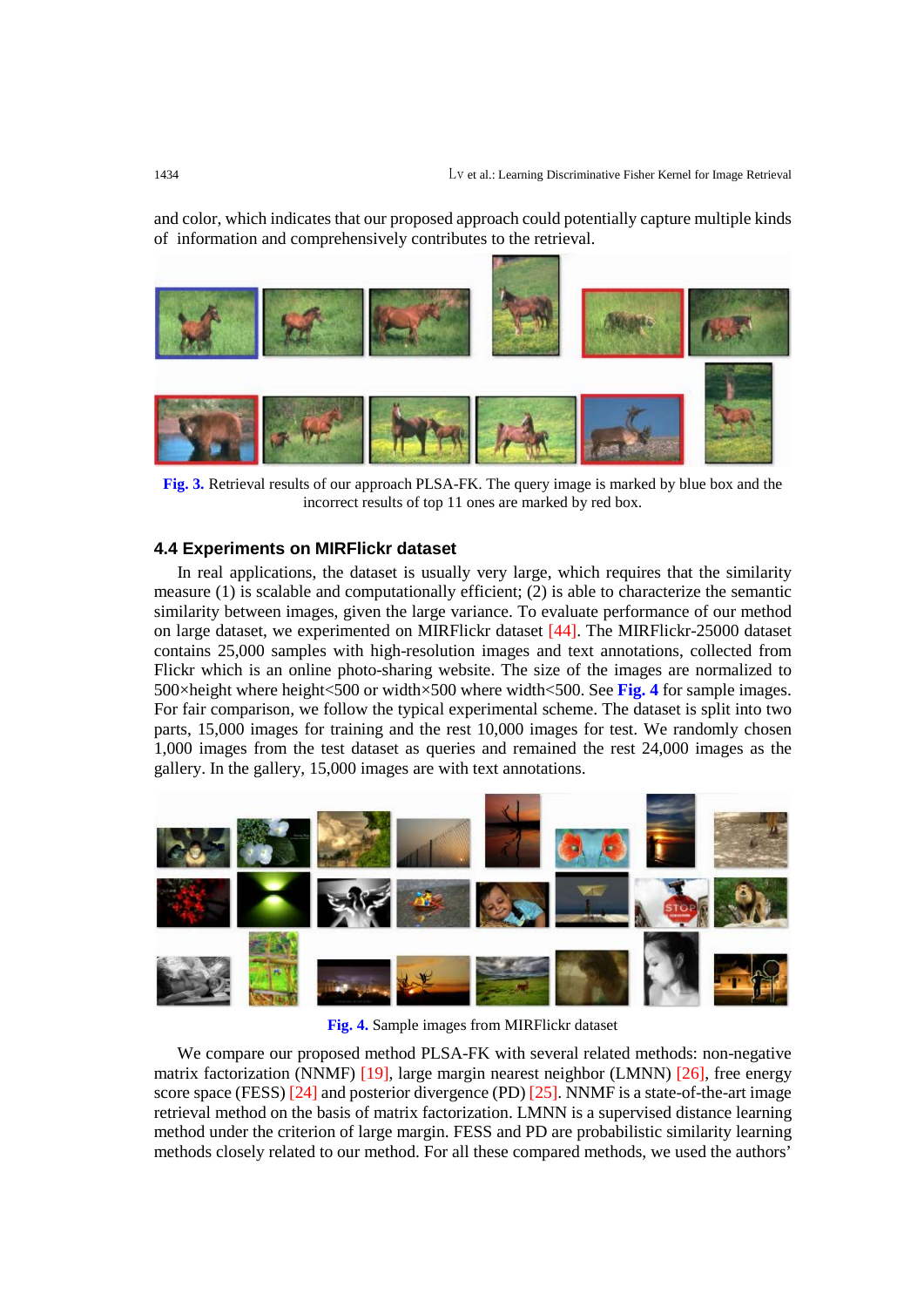suggested settings. For our method, the number of topics of PLSA is set to *K=*160 according to cross validation.

| Algorithm        | MAP (mean averge precision) |  |
|------------------|-----------------------------|--|
| <b>NNMF</b> [19] | 0.583                       |  |
| LMNN $[26]$      | 0.586                       |  |
| <b>FK</b> [20]   | 0.588                       |  |
| <b>FESS</b> [24] | 0.590                       |  |
| PD $[25]$        | 0.593                       |  |
| <b>DFK</b> [28]  | 0.606                       |  |
| PLSA-FK (ours)   | 0.619                       |  |

**Table 3.** The retrieval performance of compared algorithms on MIRFlickr dataset.

The experimental results are reported in **Table 3**. It can be clearly found that, FK, FESS and PD outperform NNMF and LMNN. The underlying reason is that, compared with NNMF and LMNN, FK, FESS and PD exploit the data distribution more sophisticatedly. Further, our method PLSA-FK shows superiority over FESS and PD. The reason accounting for this is that, PLSA-FK exploits class label through tuning similarity measure according to performance. Again, PLSA-FK outperforms DFK, which benefits from the semantic level information given by PLSA. **Fig. 5** presents the retrieval results of our method for a query image "flower". For the query image on the left-top, our method retrieves the relevant images and presents the top 11 ones in the figure. It can be seen that, 9 retrieved images are relevant. It is interesting to find that the 2 unrelevant images are similar to the query image in shape and pattern, which suggests that the results of our approach could give reasonable retrieval results.



**Fig. 5.** Retrieval results of our proposed approach PLSA-FK. The query image "flower" is highlighted by blue box and the incorrect results in top 11 relevant images are highlighted by red box.

## **4.5 Experiments on Corel30K dataset**

To further evaluate the performance of our proposed approach PLSA-FK on large dataset, we experimented on Corel30k [45] for image retrieval. It contains annotated 31,695 images (28,525 training and 3,170 testing) with annotations from 950 words. It is worth noting that, only a few works, up to now, have experimented on this dataset [47]. This experiment compared our proposed approach PLSA-FK with PLSA-WORD [48] and GM-PLSA [47] on a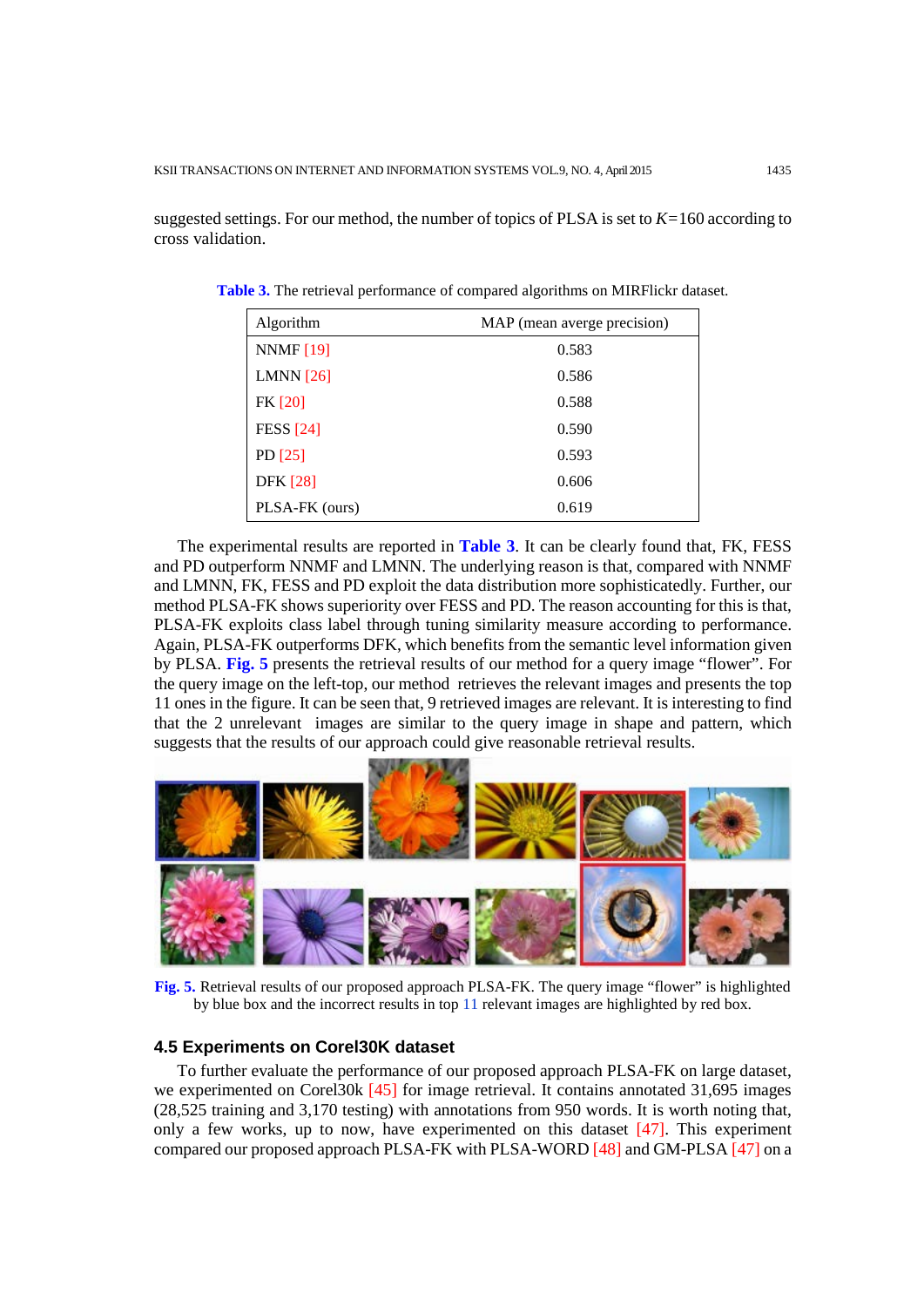total of 950 keyword sets. PLSA-WORD quantified visual features into discrete words and exploited PLSA model [29] for distribution modeling and image retrieving. GM-PLSA is also based on PLSA but further cooperate with other models. We refer to the results of PLSA-WORD and GM-PLSA. For Fisher kernel [20], free energy score space (FESS) [24] and posterior divergence (PD) [25], we implemented them according to authors' suggestions. For our PLSA-FK, the number of topics in PLSA is set to  $K=180$  according to cross validation.

The overall experimental results are summerized in **Table 4**. It shows that, for two evaluation criterion, our approach PLSA-FK outperforms PLSA-WORD significantly, and shows competitive performance with GM-PLSA. It is worth noting that, both PLSA-WORD and GM-PLSA are based on PLSA and thus capture some semantic level information. Also, our PLSA-FK shows superority over three score methods, FK, FESS and PD. Although they exploit semantic level information through PLSA, they do not benefit from the class label information. These results are firmly consistent with the above two experiments, which support the advantage of our approach that it can adapt to data distribution and fully exploit high-level semantic information hidden in the images.

| Algorithms          | MAP (All words) | MAP (Words with recall $> 0$ ) |
|---------------------|-----------------|--------------------------------|
| PLSA-WORD [48]      | 0.14            | 0.17                           |
| <b>GM-PLSA</b> [47] | 0.23            | 0.28                           |
| <b>FK</b> [20]      | 0.23            | 0.27                           |
| <b>FESS</b> [24]    | 0.24            | 0.26                           |
| PD $[25]$           | 0.22            | 0.25                           |
| PLSA-FK (ours)      | 0.26            | 0.30                           |

**Table 4.** The retrieval performance on Corel30K

#### **4.6 Discussions**

The learning procedure (**Algorithm 1**) of the proposed method is the iterations of the inference step (E-step) and parameter estimation step (M-step). This procedure is relatively time consuming to reach convergence. However, this procedure can be greatly sped up by means of pretraining, i.e., train PLSA first and use the trained parameter as the initial value of **Algorithm 1**. The computation procedure (**Algorithm 2**) is highly effective, since it only involves two inference steps, and can be realtime. The limitation of applying the method for larger dataset, e.g. ImageNet, is the learning procedure. That is, to learn over larger dataset, the method should be compatible with incremental learning. In our future work, we will seek to develop the incremental algorithm and apply it for larger dataset.

## **5. Conclusions**

In this paper, we exploited probabilistic latent semantic analysi (PLSA) for similarity measure learning towards content based image retrieval (CBIR). The proposed approach (PLSA-FK) derived Fisher kernel based on PLSA and learnt the kernel similarity subject the criterion that image pairs with same label have large value and image pairs with different labels have small value. Because PLSA models the distribution of visual words, our approach can well adapt to data distribution. Further, PLSA infers the topic, thus our method exploits high level semantic information of retrieval. The proposed method is applied to image retrieval. The experimental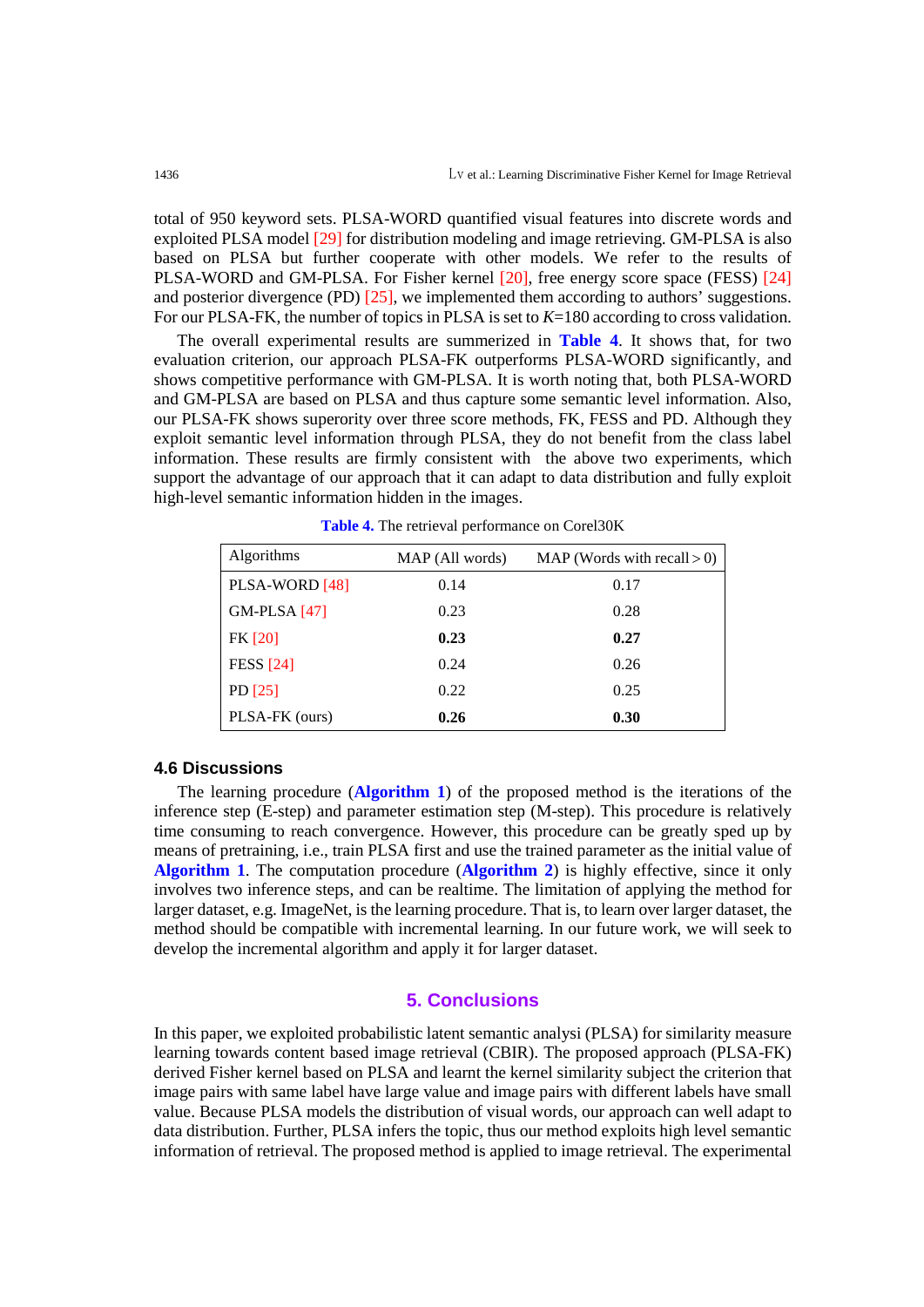results over three datasets approve the competitive performance of our method as well as its scaleablity to large datset. The method, however, can be further optimized for large dataset, which remains in the future work.

#### **References**

- [1] A. Smeulders, M. Worring, S. Santini, A. Gupta, R. Jain, "Content-based image retrieval at the end of the early years," *IEEE Transactions on Pattern Analysis and Machine Intelligence*, vol. 22, no. 12, pp. 1349-1380, 2000. [Article \(CrossRef Link\)](http://dx.doi.org/10.1109/34.895972)
- [2] S. Hoi, W. Liu, M. Lyu, W. Ma, "Learning distance metrics with contextual constraints for image retrieval," in *Proc. of IEEE Conference on Computer Vision and Pattern Recognition*, pp. 2072-2078, 2006. [Article \(CrossRef Link\)](http://dx.doi.org/10.1109/CVPR.2006.167)
- [3] S. Hoi, M. Lyu, R. Jin, "A unified log-based relevance feedback scheme for image retrieval," in *Proc. of IEEE Transactions on Knowledge and Data Engineering*, 18(4):509-524, 2006. [Article \(CrossRef Link\)](http://dx.doi.org/10.1109/TKDE.2006.1599389)
- [4] F. Faria, A. Veloso, H. Almeida, E. Valle, R. Torres, M. Gonc¸alves, W. Meira Jr, "Learning to rank for content-based image retrieval," in *Proc. of ACM conference on Multimedia Information Retrieval*, pp. 285-294, 2010. [Article \(CrossRef Link\)](http://dx.doi.org/10.1145/1743384.1743434)
- [5] M. Arevalillo-Herr´aez, F. Ferri, J. Domingo, "A naive relevance feedback model for content-based image retrieval using multiple similarity measures," *Pattern Recognition*, vol. 43, no. 3, pp. 619-629, 2010. [Article \(CrossRef Link\)](http://dx.doi.org/10.1016/j.patcog.2009.08.010)
- [6] M. Wang, H. Li, D. Tao, K. Lu, "Multimodal graph-based reranking for web image search," in *Proc. of IEEE Transactions on Image Processing*, vol. 21, no. 11, pp. 4649-4661, 2012. [Article \(CrossRef Link\)](http://dx.doi.org/10.1109/TIP.2012.2207397)
- [7] M. Wang, K. Yang, X.S. Hua, H.J. Zhang, "Towards a relevant and diverse search of social images," in *Proc. of IEEE Transactions on Multimedia,* vol. 12, no. 8, pp. 829-842, 2010. [Article \(CrossRef Link\)](http://dx.doi.org/10.1109/TMM.2010.2055045)
- [8] J. Yu, D. Tao, M. Wang, Y. Rui, "Learning to rank using user clicks and visual features for image retrieval," in *Proc. of IEEE Transactions on Cybernetics,* vol. 99, pp.2168-2267, 2014. [Article \(CrossRef Link\)](http://dx.doi.org/10.1109/TCYB.2014.2336697)
- [9] J. Yu, Y. Rui, B. Chen, "Exploiting click constraints and multi-view features for image re-ranking," in *Proc. of IEEE Transactions on Multimedia*, vol. 16, no. 1, pp. 159-168, 2014. [Article \(CrossRef Link\)](http://dx.doi.org/10.1109/TMM.2013.2284755)
- [10] J. Yu, Y. Rui, D. Tao, "Click prediction for web image reranking using multimodal sparse coding," in *Proc. of IEEE Transactions on Image Processing*, vol. 23, no. 5, pp. 2019-2032, 2014. [Article \(CrossRef Link\)](http://dx.doi.org/10.1109/TIP.2014.2311377)
- [11] S. Hoi, W. Liu, S. Chang, "Semi-supervised distance metric learning for collaborative image retrieval and clustering," in *Proc. of ACM Transactions on Multimedia Computing, Communications, and Applications*. vol. 6, no. 3, 2010. [Article \(CrossRef Link\)](http://dx.doi.org/10.1145/1823746.1823752)
- [12] L. Yang, R. Jin, R. Sukthankar, Y. Liu, "An efficient algorithm for local distance metric learning," in *Proc. of the National Conference on Artificial Intelligence*, 2006. [Article \(CrossRef Link\)](https://www.aaai.org/Papers/AAAI/2006/AAAI06-087.pdf)
- [13] L. Yang, R. Jin, L. Mummert, R. Sukthankar, A. Goode, B. Zheng, S. Hoi, M. Satya-narayanan, "A boosting framework for visuality-preserving distance metric learning and its application to medical image retrieval," in *Proc. of IEEE Transactions on Pattern Analysis and Machine Intelligence*, vol. 32, no. 1, pp. 30-44, 2010. [Article \(CrossRef Link\)](http://dx.doi.org/10.1109/TPAMI.2008.273)
- [14] J. Yu, M. Wang, D. Tao, "Semisupervised multiview distance metric learning for cartoon synthesis," in *Proc. of IEEE Transactions on Image Processing*, vol. 21, no. 11, pp. 4636-4648, 2012. [Article \(CrossRef Link\)](http://dx.doi.org/10.1109/TIP.2012.2207395)
- [15] J. Yu, D. Tao, J. Lic, J. Cheng, "Semantic preserving distance metric learning and applications," *Information Sciences*, vol. 281, pp. 674-686, 2014. [Article \(CrossRef Link\)](http://dx.doi.org/10.1016/j.ins.2014.01.025)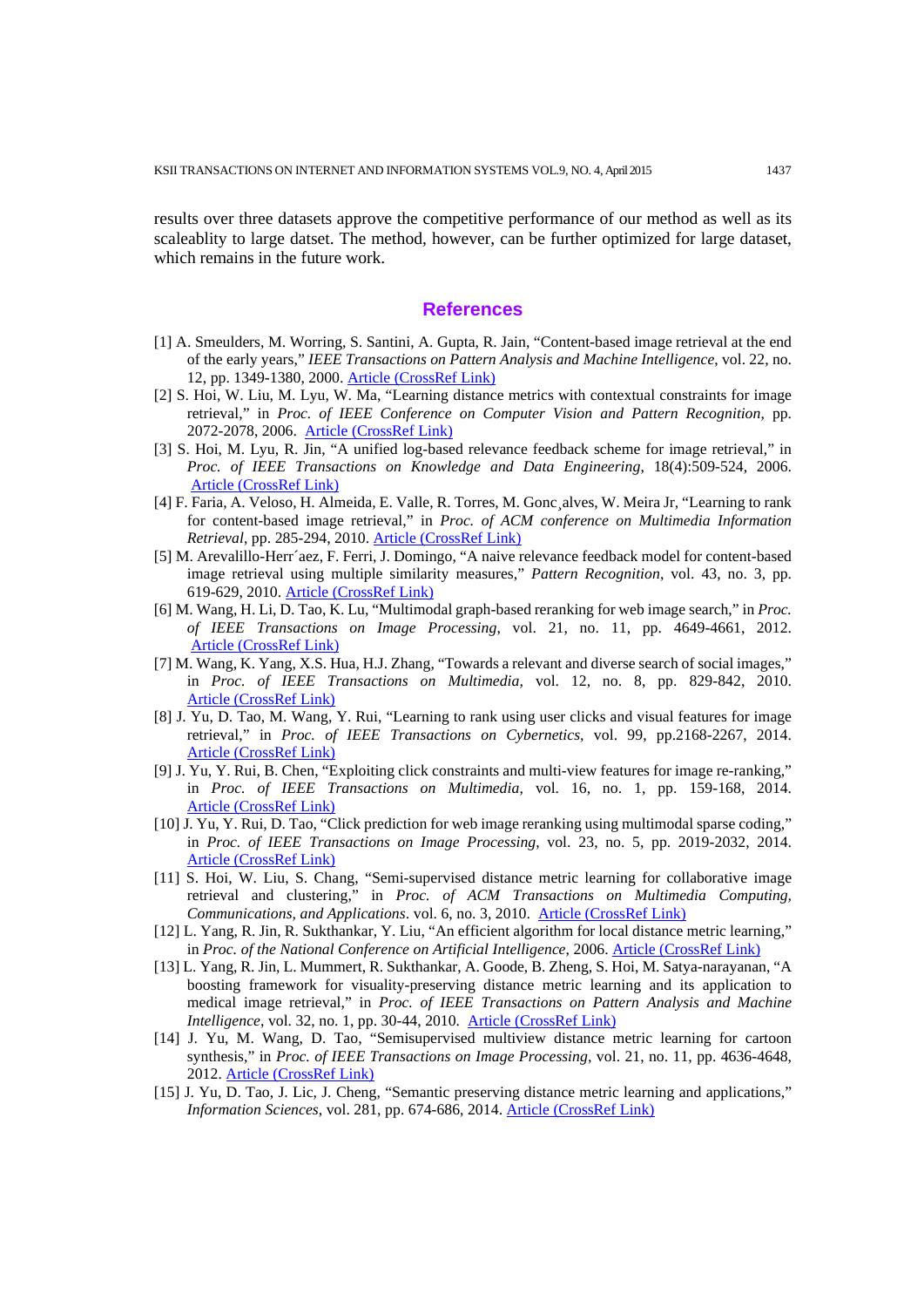- [16] B. Liu, M. Wang, R. Hong, Z.J. Zha, X.S. Hua, "Joint learning of labels and distance metric," in *Proc. of IEEE Transactions on Systems, Man and Cybernetics*, vol. 40, no. 3, pp. 973-978, 2010. [Article \(CrossRef Link\)](http://dx.doi.org/10.1109/TSMCB.2009.2034632)
- [17] M. Wang, X.S. Hua, J. Tang, R. Hong, "Beyond distance measurement: constructing neighborhood similarity for video annotation," in *Proc. of IEEE Transactions on Multimedia*, vol. 11, no. 3, pp. 465-476, 2009. [Article \(CrossRef Link\)](http://dx.doi.org/10.1109/TMM.2009.2012919)
- [18] S. Roweis, L. Saul, "Nonlinear dimensionality reduction by locally linear embedding," *Science,* vol. 290, no. 5500, pp. 2323-2326, 2000. [Article \(CrossRef Link\)](http://dx.doi.org/10.1126/science.290.5500.2323)
- [19] J.C. Caicedo, J. BenAbdallah, F.A. González, O. Nasraoui, ["Multimodal representation, indexing,](http://www.sciencedirect.com/science/article/pii/S0925231211004048)  [automated annotation and retrieval of image collections via non-negative matrix factorization,"](http://www.sciencedirect.com/science/article/pii/S0925231211004048) *Neurocomputing*, vol. 76, no.1, pp. 50-60, 2012. [Article \(CrossRef Link\)](http://dx.doi.org/10.1016/j.neucom.2011.04.037)
- [20] T. Jaakkola and D. Haussler, "Exploiting generative models in discriminative classifiers," *NIPS*, pp. 487-493, 1999.
- [21] T. Jebara, R. Kondor, A. Howard, "Probability product kernels," in *Proc. of Journal of Machine Learning Research,* vol. 5, pp. 819-844, 2004.
- [22] N. Vasconcelos, "On the efficient evaluation of probabilistic similarity functions for image retrieval," in *Proc. of IEEE Transactions on Information Theory*, vol. 50, no. 7, pp.1482-1496, 2004. [Article \(CrossRef Link\)](http://dx.doi.org/10.1109/TIT.2004.830760)
- [23] C. Schmid, "Constructing models for content-based image retrieval," *CVPR,* 2001. [Article \(CrossRef Link\)](http://dx.doi.org/10.1109/CVPR.2001.990922)
- [24] A Perina, M. Cristani, U. Castellani, V. Murino, N. Jojic, "Free energy score spaces: using generative information in discriminative classifiers," in *Proc. of IEEE Transactions on Pattern Analysis and Machine Intelligence*, 2011. [Article \(CrossRef Link\)](http://dx.doi.org/10.1109/TPAMI.2011.241)
- [25] X. Li, T.S. Lee, Y. Liu, "Hybrid generative-discriminative classification using posterior divergence," CVPR, 2011. **[Article \(CrossRef Link\)](http://dx.doi.org/10.1109/CVPR.2011.5995584)**
- [26] K. Weinberger, L. Saul, "Distance metric learning for large margin nearest neighbor classification," *The Journal of Machine Learning Research,* vol. 10, pp. 207-244, 2009.
- [27] P. Jain, B. Kulis, J. Davis, I. Dhillon, "Metric and kernel learning using a linear transformation," *The Journal of Machine Learning Research,* vol. 13, pp. 519–547, 2012.
- [28] B. Wang, X. Li, Y. Liu, "Learning discriminative Fisher kernel for image retrieval," in *Proc. of KSII Transaction on Internet and Information System*, vol. 7, no. 3, 2013.
- [29] T. Hofmann, "Unsupervised learning by probabilistic latent semantic analysis," *Machine Learning,* vol. 42, pp. 177-196, 2001. [Article \(CrossRef Link\)](http://dx.doi.org/10.1023/A:1007617005950)
- [30] J. Su, W. Huang, P. Yu, V. Tseng, "Efficient relevance feedback for content-based image retrieval by mining user navigation patterns," in *Proc. of IEEE Transactions on Knowledge and Data Engineering*, vol. 23, no. 3, pp. 360-372, 2011. [Article \(CrossRef Link\)](http://dx.doi.org/10.1109/TKDE.2010.124)
- [31] H. Cai, K. Mikolajczyk, J. Matas, "Learning linear discriminant projections for dimensionality reduction of image descriptors," in *Proc. of IEEE Transactions on Pattern Analysis and Machine Intelligence*, vol. 33, no. 2, pp. 338-352, 2011. [Article \(CrossRef Link\)](http://dx.doi.org/10.5244/C.22.51)
- [32] E. Xing, A. Ng, M. Jordan, S. Russell, "Distance metric learning, with application to clustering with side-information," *NIPS*, pp. 505-512, 2002.
- [33] A. Frome, Y. Singer, J. Malik, "Image retrieval and classification using local distance functions," *NIPS*, 2007.
- [34] L. Yang, R. Jin, R. Sukthankar, "Bayesian active distance metric learning," *arXiv preprint arXiv* vol. 1206, no. 5283, 2012.
- [35] J. Kim, C. Shen, L. Wang, "A scalable algorithm for learning a Mahalanobis Distance Metric," *ACCV*, 2010. [Article \(CrossRef Link\)](http://dx.doi.org/10.1007/978-3-642-12297-2_29)
- [36] Y. Ying, P. Li, "Distance metric learning with eigenvalue optimization," *The Journal of Machine Learning Research,* vol. 13, pp. 1-26, 2012.
- [37] S. Xiang, F. Nie, C. Zhang, "Learning a mahalanobis distance metric for data clustering and classification," *Pattern Recognitio,* vol. 41, no. 12 pp. 3600-3612, 2008. [Article \(CrossRef Link\)](http://dx.doi.org/10.1016/j.patcog.2008.05.018)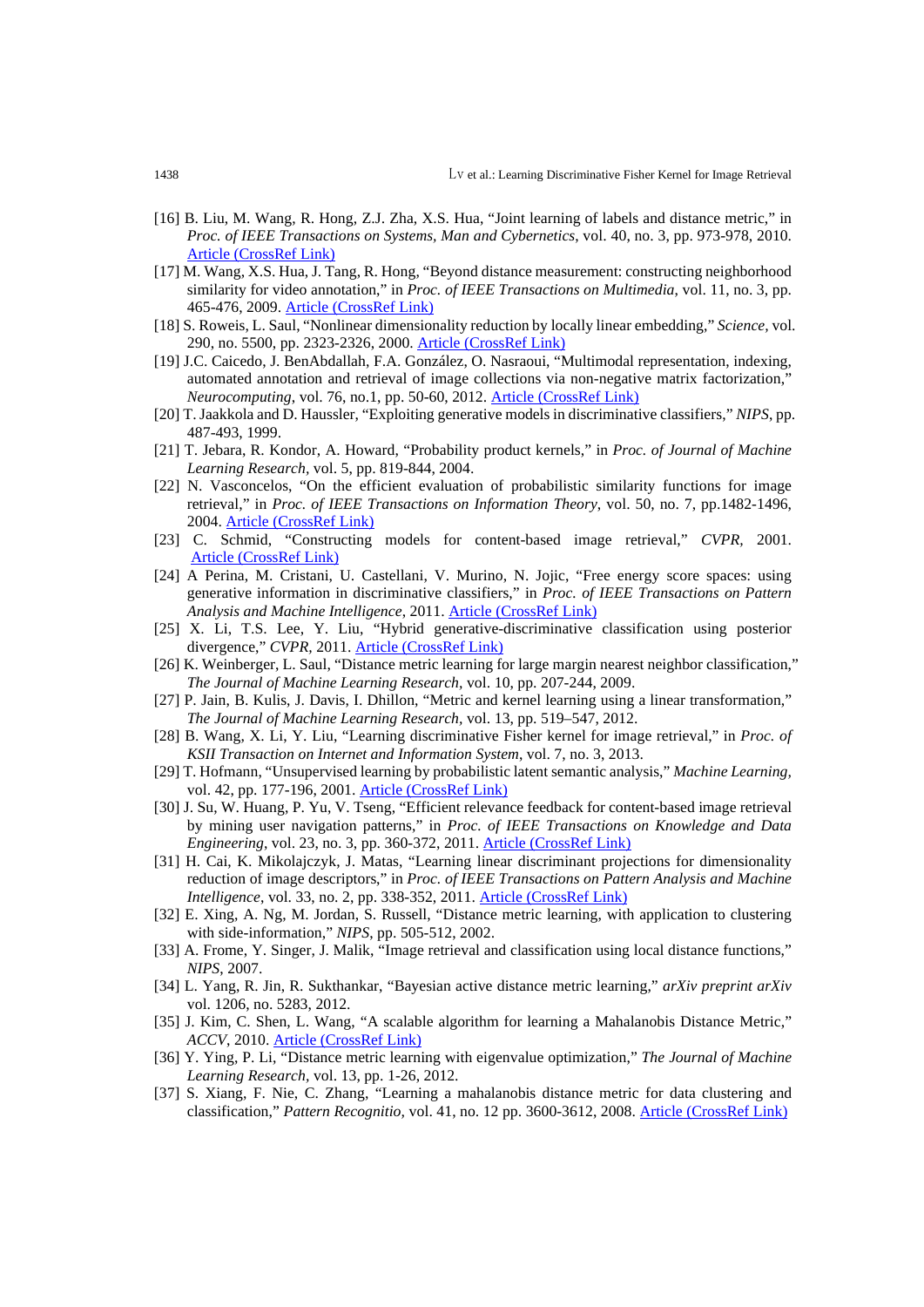- [38] H. Becker, M. Naaman, L. Gravano, "Learning similarity metrics for event identification in social media," in *Proc. of ACM international conference on Web search and data mining*, pp. 291-300, 2010. [Article \(CrossRef Link\)](http://dx.doi.org/10.1145/1718487.1718524)
- [39] S. Cao, N. Snavely, "Learning to match images in large-scale collections," in *Proc. of ECCV Workshops and Demonstrations*, Springer, pp. 259–270, 2012. [Article \(CrossRef Link\)](http://dx.doi.org/10.1007/978-3-642-33863-2_26)
- [40] M. Wang, X.S. Hua, R. Hong, J. Tang, "Unified video annotation via multigraph learning," in *Proc. of IEEE Transactions on Circuits and Systems for Video Technology*, vol. 19, no. 5, pp. 733-746, 2009[. Article \(CrossRef Link\)](http://dx.doi.org/10.1109/TCSVT.2009.2017400)
- [41] A. Bosch, A. Zisserman, X. Muoz, "Scene classification using a hybrid generative discriminative approach," in *Proc. of IEEE Transactions on Pattern Analysis and Machine Intelligence*, vol. 30, no. 4, 2008. [Article \(CrossRef Link\)](http://dx.doi.org/10.1109/TPAMI.2007.70716)
- [42] M. Jordan, Z. Ghahramani, T. Jaakkola, and S. Lawrence, "Introduction to variational methods for graphical models," Machine Learning, vol. 37, pp.183-233, 1999. **[Article \(CrossRef Link\)](http://dx.doi.org/10.1007/978-94-011-5014-9_5)**
- [43] P. Duygulu, K. Barnard, N. de Freitas, and D. Forsyth, "Object recognition as machine translation: Learning a lexicon for a fixed image vocabulary," *ECCV*, 2002. [Article \(CrossRef Link\)](http://dx.doi.org/10.1007/3-540-47979-1_7)
- [44] M. J. Huiskes, M. S. Lew, "The MIR Flickr retrieval evaluation," in *Proc. of ACM International Conference on Multimedia Information Retrieval*, 2008. [Article \(CrossRef Link\)](http://dx.doi.org/10.1145/1460096.1460104)
- [45] G. Carneiro, A. B. Chan P. J. Moreno, and N. Vasconcelos, "Supervised learning of semantic classes for image annotation and retrieval," in *Proc. of IEEE Transactions on Pattern Analysis and Machine Intelligence*, vol. 29, no. 3, pp. 394-410, 2006. [Article \(CrossRef Link\)](http://dx.doi.org/10.1109/TPAMI.2007.61)
- [46] K. Van De Sande, T. Gevers, C. Snoek, "Evaluating color descriptors for object and scene recognition," in *Proc. of IEEE Transactions on Pattern Analysis and Machine Intelligence*, vol. 32, no. 9, pp. 1582-1596, 2010. [Article \(CrossRef Link\)](http://dx.doi.org/10.1109/TPAMI.2009.154)
- [47] Z. Li, Z. Shi, X. Liu and Z. Shi, "Modeling continuous visual features for semantic image annotation and retrieval," *Pattern Recognition Letters*, vol. 32, no. 3, pp. 516-523, 2010. [Article \(CrossRef Link\)](http://dx.doi.org/10.1016/j.patrec.2010.11.015)
- [48] Z. Li, Z. Shi, X. Liu, Z. Li and Z. Shi, "Fusing semantic aspects for image annotation and retrieval," J*ournal of Visual Communication and Image Representation,* vol. 21, no. 8, pp. 798-805, 2010. Article (CrossRef Link)